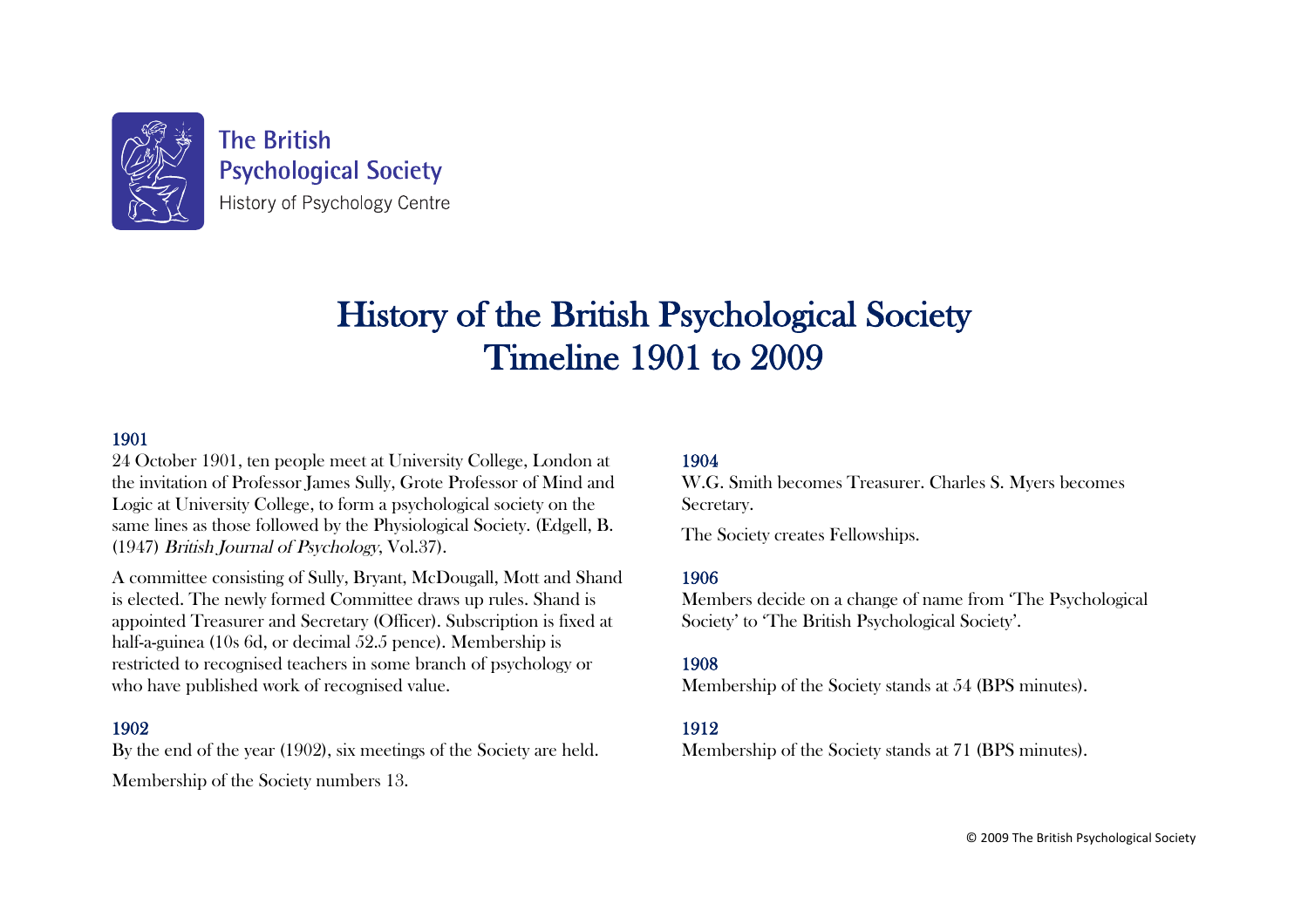The Society acquires the British Journal of Psychology (Editor C.S. Myers) created, in 1904, by James Ward and W.H.R. Rivers. Subscription rate to the Society increases from half-a-guinea to a guinea (£1 1 s 0 d, or decimal £1.05).

#### 1918

Membership of the Society stands at 98 (BPS minutes).

## 1919

In February 1919 a change in the Society's constitution is made and three specialist sections are established in the fields of Medicine, Education and Industry.

Dr C.S. Myers' proposal that anyone merely 'interested in psychology' (not just recognised scholars or teachers) should be allowed to join is accepted.

The Executive Committee is replaced by a Council and the office of President is established. Dr C.S. Myers is elected the Society's first President; Clifford Sully is elected as the Society's first Librarian (Honorary).

Membership of the Society stands at 427 (BPS minutes)

#### 1920

 The Society first publishes the British Journal of Psychology – Medical Section.

#### 1921

Membership of the Society stands at 700 (AGM, Spearman).

#### 1922

The British Journal of Psychology – Medical Section is renamed British Journal of Medical Psychology (first 14 volumes (1922–1934) Editor T.W. Mitchell).

A fourth Section of the Society, Aesthetics Section is formed.

## 1923

Membership of the Aesthetics Section of the Society stands at 58.

#### 1924

The Society forms its first Branches, one in Scotland and one in Birmingham.

F.C. Bartlett succeeds C.S. Myers as Editor of the British Journal of Psychology.

#### 1925

Membership of the Birmingham Branch of the Society stands at 59 (BPS minutes).

Membership of the Scottish Branch of the Society stands at 58 (BPS minutes).

#### 1926

The Society (and its large library) joins with the Royal Anthropological Institute to occupy part of its premises at 52 Upper Bedford Place, London.

Membership of the Society stands at 716 (BPS minutes).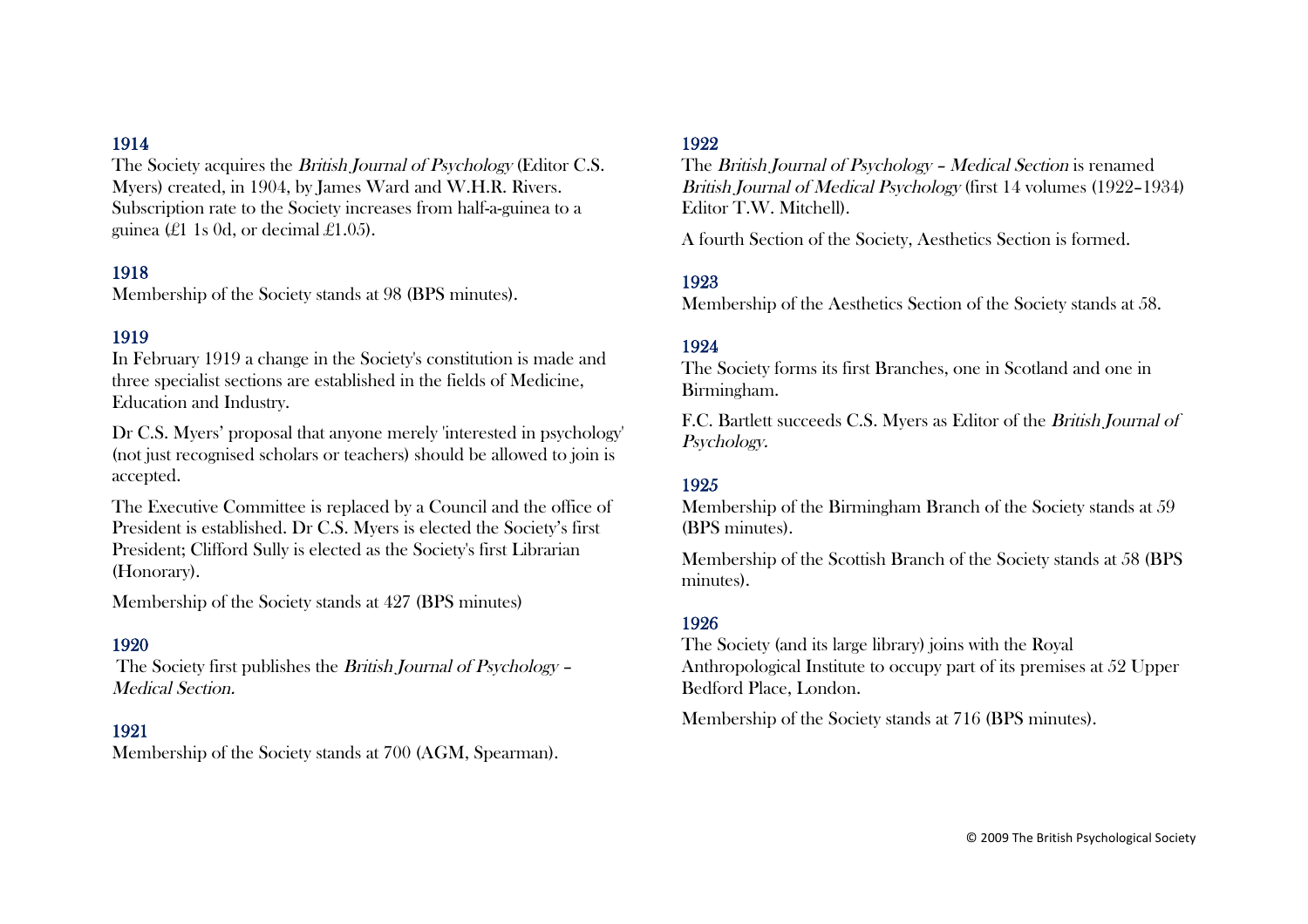Membership of the Industrial Section (of the Society) stands at 49 (BPS Mins).

Membership of the Birmingham Branch of the Society stands at 48 (BPS Mins).

Membership of the Scottish Branch of the Society stands at 73 (BPS) Mins).

Membership of the Society stands at 717 (BPS Mins).

#### 1928

Membership of the Industrial Section stands at 44 (BPS minutes).

Membership of the Scottish Branch of the Society stands at 75 (BPS) minutes).

#### 1930

The Society first publishes the British Journal of Educational Psychology.

The Society compiles a (voluntary) register of professional psychologists.

The Society publishes a Register of Members.

## 1932

In November the Society joins with the Aristotelian Society in taking accommodation at 55 Russell Square, London.

#### 1933

The Society changes the name of its Birmingham Branch to Midland Branch.

The Northern Branch of the Society is formed and holds its first

meeting in Manchester on 21 October 1933.

Membership of the Society stands at 677 (BPS minutes).

#### 1936

Membership of the Society stands at 750 (BPS minutes).

### 1939

Upon outbreak of war the Society's library collection is moved to the University of Nottingham.

#### 1940

A fifth section of the Society is added, the Social Psychology Section.

## 1941

The Society is incorporated under the Companies Act 1929 (October).

The Society moves to the BMA building at Tavistock House South, St. Pancras, London.

Membership of the Society stands at 811 (BPS Annual Report).

## 1942

Membership of the Society stands at 844 (BPS Annual Report).

#### 1943

A committee of the Council concerned with professional conduct is formed: the Committee of Professional Psychologists (Mental Health).

Membership of the Society stands at 908 (BPS Annual Report).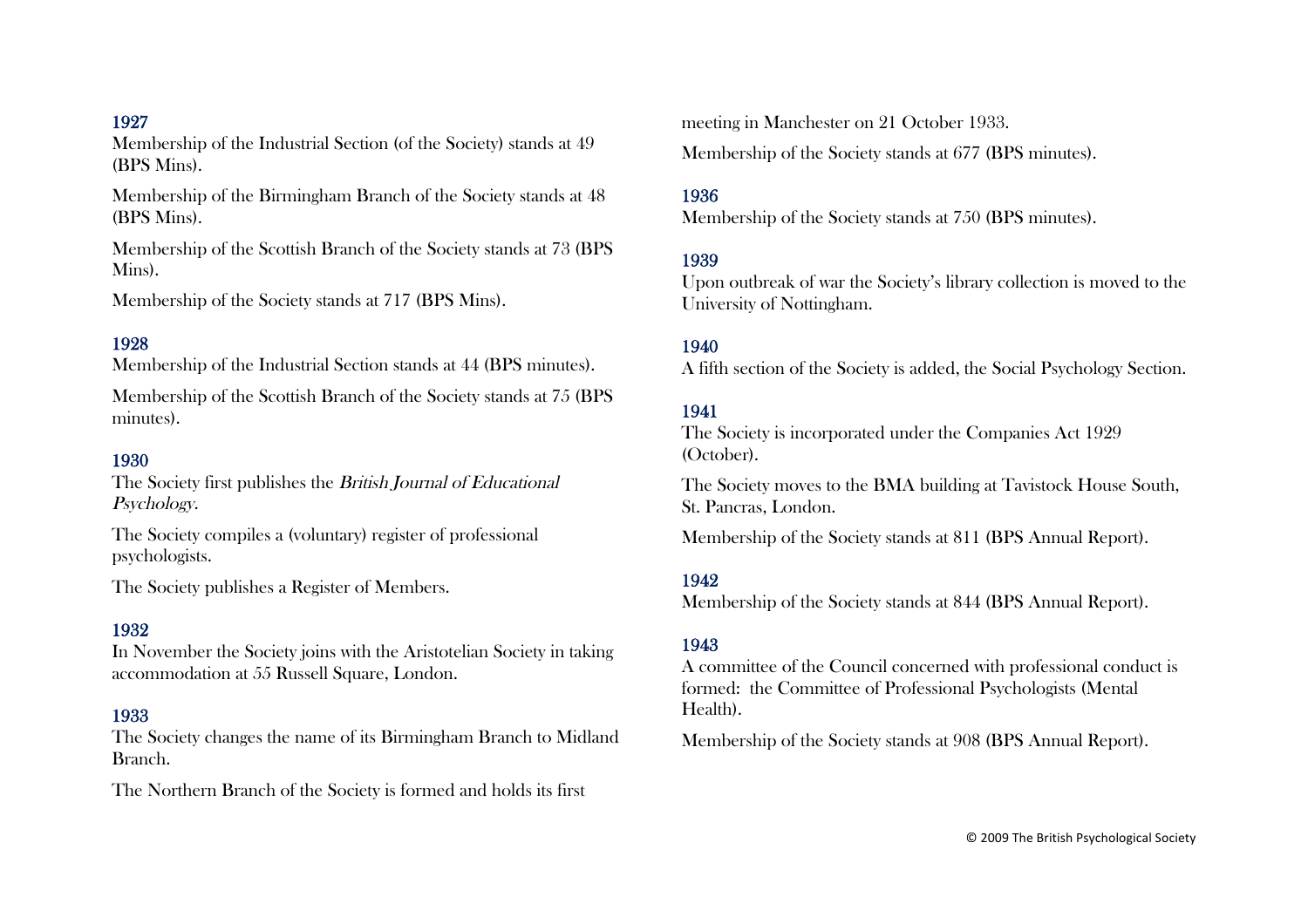An Australian Branch of the British Psychological Society is formed (October).

Membership of the Society stands at 1007 (BPS Annual Report).

#### 1945

Membership of the Society stands at 1164 (BPS Annual Report).

#### 1946

April 1946 A fire destroys the Society's office in Tavistock House resulting in the loss of an unknown quantity of Society records (including Council minutes) (Standing Committee Report, 14 May 1946).

The Society's library brought back from the University of Nottingham to Senate House Library, London.

Membership of the Society stands at 1218 (BPS Annual Report).

#### 1947

The Child Study Society is incorporated into the Society's Education Section (min.944 BPS Council meeting 8 November 1947).

The British Journal of Statistical Psychology is founded.

The New Zealand Branch of the British Psychological Society is formed (May).

Membership of the Society stands at 1445 (BPS Annual Report).

#### 1948

The Quarterly Bulletin of the British Psychological Society is launched. Editor is Frederick Laws, a journalist with the News Chronicle.

Membership of the Society stands at 1663 (BPS Annual Report).

#### 1949

The collection of test material shown at the International Congress of Mental Health is to be housed at the Society's Tavistock House office. These tests are to form the basis of the Society's permanent test collection.

Membership of the Society stands at 1777 (BPS Annual Report).

#### 1950

The Committee on the Training of Psychologists is appointed. A sub-committee of the Council of the Society was set up to collect information about the numerous organisations now operating in the psychological field in Great Britain.

Membership of the Society stands at 1897 (BPS Annual Report).

#### 1951

The Society appoints a Curator of the Collection of Test Materials.

The *Appointments Memorandum* is instituted.

The Committee on the Training of Psychologists is re-appointed.

The Society becomes a founder member of the International Union of Psychological Science.

Membership of the Society stands at 2011 (BPS Annual Report).

#### 1952

At an EGM of the Society's Council a modification to the by-laws is approved and at the next Council meeting a new appointment of Deputy General Secretary (of the Society) is made.

Membership of the Society stands at 2188 (BPS Annual Report).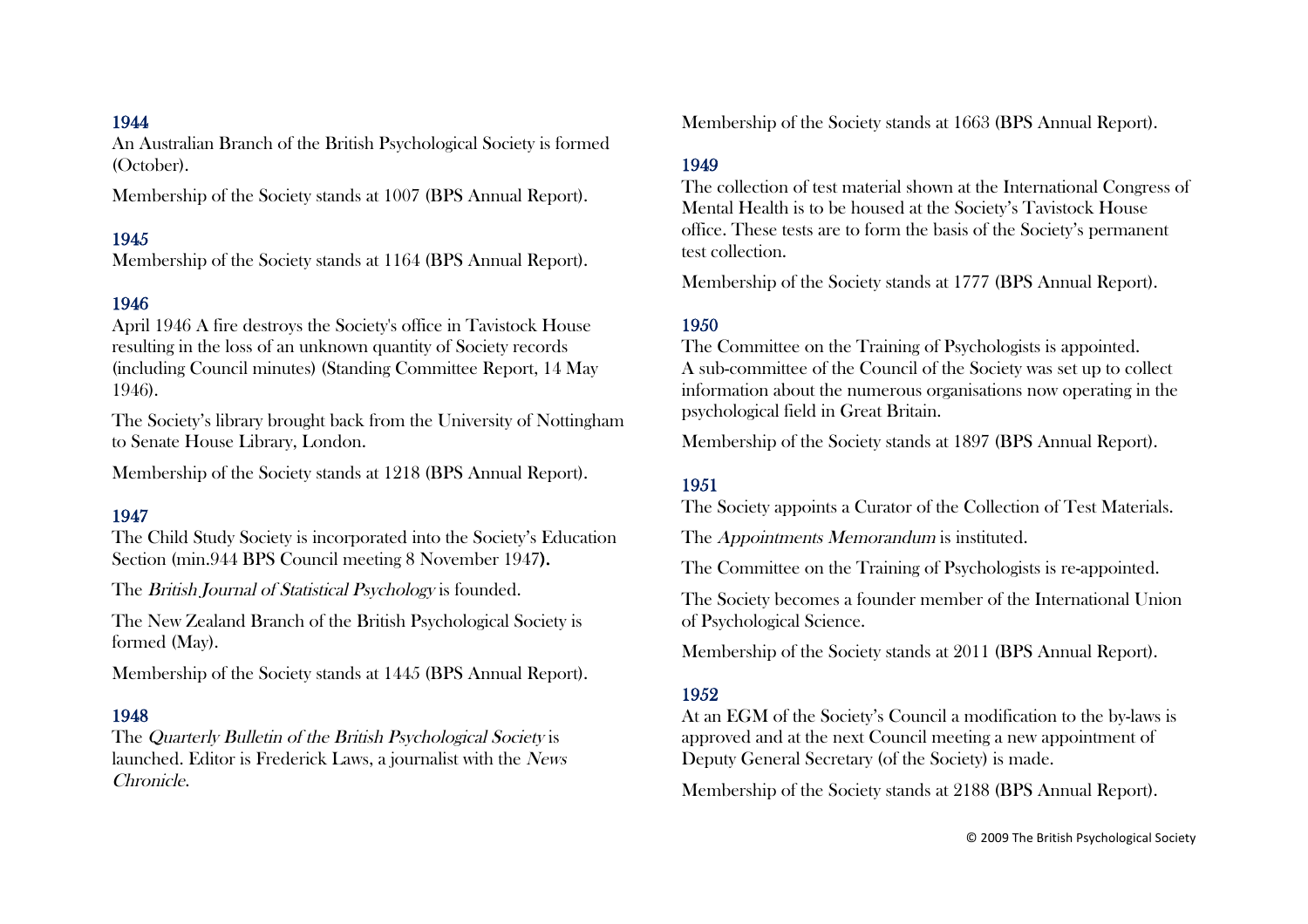The Society sets up an ad hoc Publications Committee.

Articles and By-Laws Committee is appointed.

Membership of the Society stands at 2208 (BPS Annual Report). 1954

The Charter Committee prepares the first draft of an ethical code or statement on the Standards of Professional Conduct of the British Psychological Society.

The Charter Committee begins work on the compilation of a directory of psychologists.

Membership of the Society stands at 2293 (BPS Annual Report).

#### 1955

Council sets up a working party to collect evidence for the Royal Commission on the Law Relating to Mental Illness and Mental Deficiency.

Council accepts a suggestion by the Articles and By-Laws Committee that the present Committee of Professional Psychologists (Mental Health) should become a panel or group, under an association or Division of Professional Psychologists of the British Psychological Society.

South West of England Branch is inaugurated.

Welsh Branch (of the Society) is inaugurated.

Northern Ireland Branch (of the Society) is inaugurated.

BPS Public Relations Committee set up (after AGM resolution).

BPS Publications Committee takes over from the ad hoc Publications Committee.

Membership of the Society stands at 2345 (BPS Annual Report).

## 1956

Public Relations Committee re-appointed.

North-East of England Branch (of the Society) is formed.

On the recommendation of the Public Relations Committee, Council appoints Jack Kenna as the Society's first Archivist (Honorary).

Committee of Inquiry into the background of the difficulties with the Medical Section (and to make recommendations) is appointed by Council.

The principle that there should be Divisions as a new form of organisation in the Society is approved at the AGM in Manchester.

Membership of the Society stands at 2444 (BPS Annual Report).

#### 1957

Revision of the Society's Articles of Association and By-Laws is completed.

By-Laws on Divisions in the Society are approved at the AGM.

Council adopts the Committee of Past Presidents recommendation that a Standing Ethical Committee is set up to draw up revised rules of professional conduct for eventual inclusion in the By-Laws.

Membership of the Society stands at 2461 (BPS Annual Report).

#### 1958

Standing Ethical Committee (based on the recommendation of the Committee of Past Presidents) is appointed.

Standing Committee on Test Standards is appointed.

Working Party on Consumer Research is set up by Council.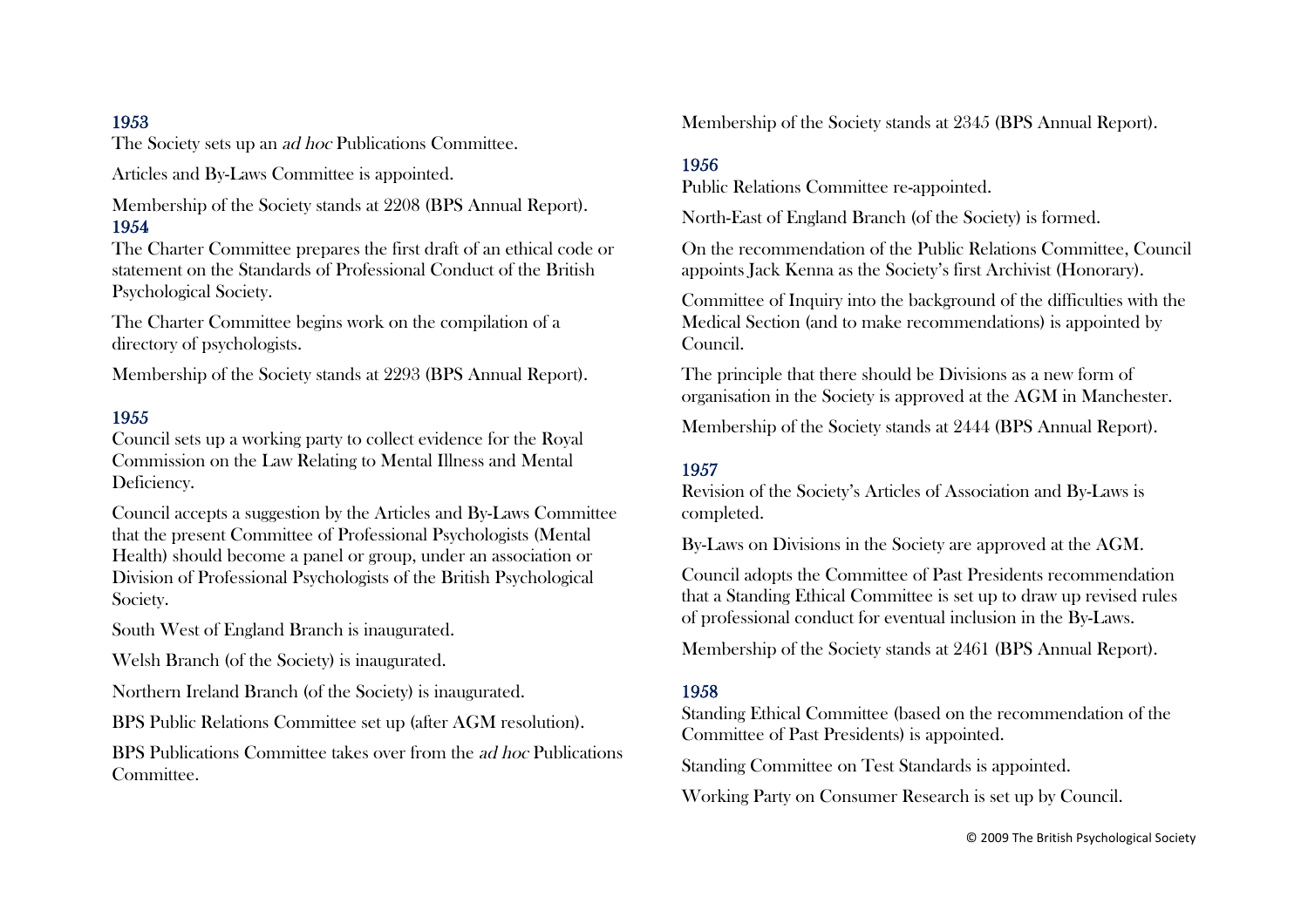Article and By-Laws Committee is reappointed to advise on Oversea Branch, Branch, Section and Division rules.

Committee of Professional Psychologists (Mental Health) is superseded by two separate Divisions in England and Wales and in Scotland to carry on its functions.

Under the Society's revised Articles and By-Laws (adopted in 1958) the Industrial Section becomes the Occupational Psychology Section.

Membership of the Society stands at 2600 (BPS Annual Report).

## 1959

A General Purposes Committee (concerned with the preparation of business for Council) is constituted.

Committee on a New Journal in Social and Clinical Psychology is set up.

Committee of Professional Psychologists (CPP) gives rise to the English and Scottish Divisions of Professional Psychologists (EDPP & SDPP).

The Council of the Society appoints a Standing Committee on Test Standards.

Membership of the Society stands at 2674 (BPS Annual Report).

## 1960

Council appoints an Executive Secretary.

Membership of the Society stands at 2655 (BPS Annual Report).

#### 1961

The Society celebrates its Diamond Jubilee with a dinner held at Zoo Restaurant, Regents Park, London (20 October).

The Society is asked to cooperate with the International Union of Scientific Psychology in the production of a revised edition of the International Directory of Psychologists.

The Society's legal advisers prepare the Petition for Royal Charter, the Draft Royal Charter and accompanying Statutes.

Membership of the Society stands at 2801 (BPS Annual Report). 1962

The Society accepts a recommendation from the Committee on the use of the Myers and Spearman Memorial Funds that the Council should institute a medal to be known as 'The Spearman Medal of the British Psychological Society', and a lectureship to be known as 'The C.S. Myers Lecture of the British Psychological Society'.

Membership of the Society stands at 2914 (BPS Annual Report).

## 1963

Australian Branch members vote in favour of the proposal to establish an Australian Psychological Society.

Membership of the Society stands at 3147 (BPS Annual Report).

#### 1964

The first annual C.S. Myers Lecture was given by Sir Frederick Bartlett at the University of Cambridge (November). The Society renews its lease on its Tavistock House offices for a further four years.

Membership of the Society stands at 3337 (BPS Annual Report).

## 1965

The Society's Petition for Incorporation by Royal Charter is approved by Her Majesty the Queen in Council (May). The Society is now governed by its Charter, Statutes and Rules.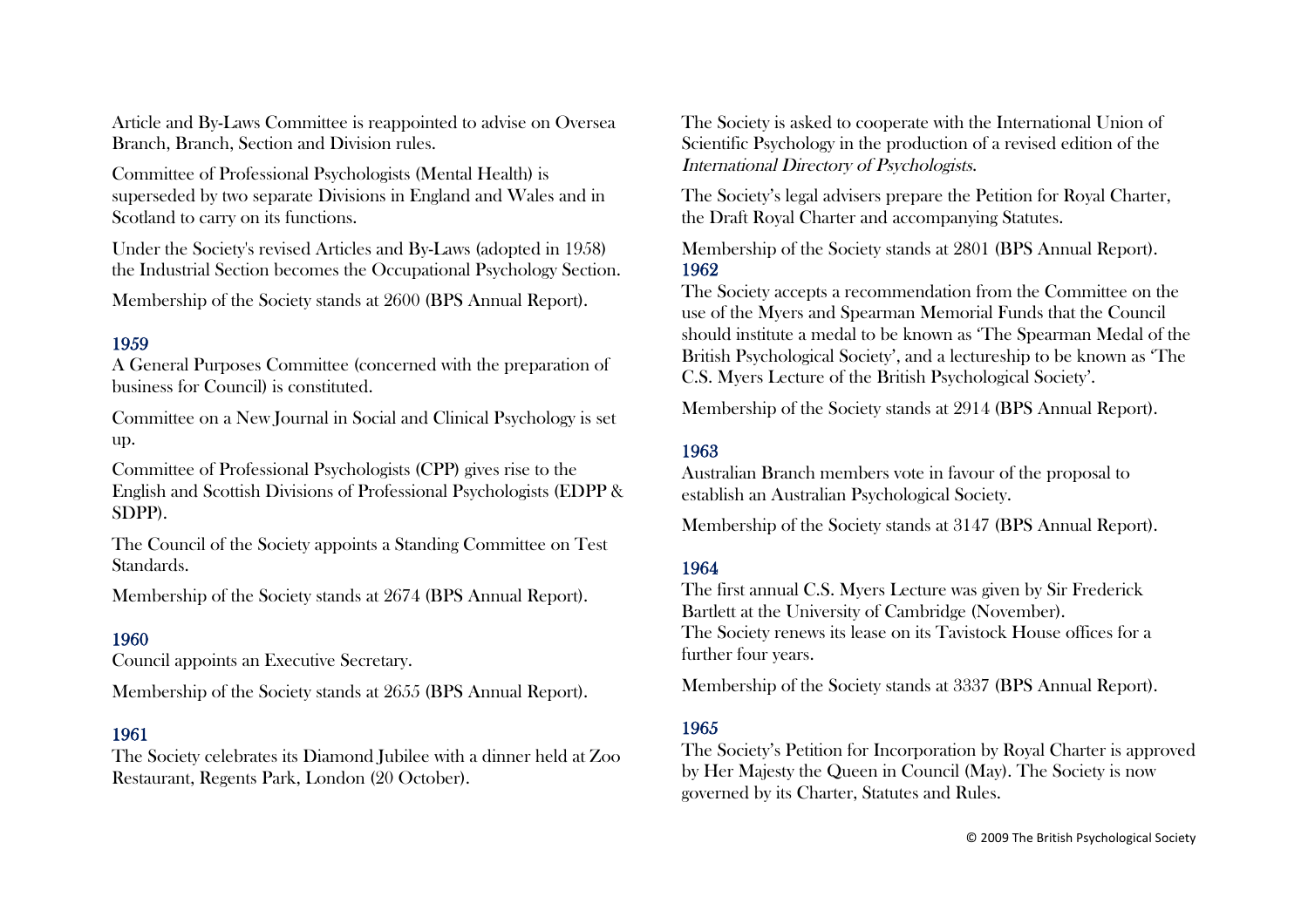The Australian Branch of the Society is dissolved on 31 December 1965.

Council considers a desire from the New Zealand Branch for greater independence.

First Spearman medal is awarded (to Anne Treisman).

Membership of the Society stands at 3587 (BPS Annual Report).

## 1966

The Society's Division of Clinical Psychology (DCP) is formed.

A Board of Examiners, having reference to the Society's Diploma in Clinical Psychology, is appointed. The Board of Examiners is drawing up a syllabus for the Diploma.

The Australian Branch of the Society becomes an independent Society on 1 January 1966.

Membership of the Society stands at 3300 (BPS Annual Report).

## 1967

The English Division of Professional Psychologists (EDPP) changes name to the Division of Educational & Child Psychology (DECP).

The Scottish Division of Professional Psychologists (SDPP) changes name to the Scottish Division of Educational & Child Psychology (SDECP).

The Society establishes a Headquarters Fund and sets up a Board of Trustees to administer it.

The Society institutes the Diploma in Clinical Psychology and publishes the syllabus and regulations.

The Society creates a salaried post of Press Officer to the Society.

The Council approves the dissolution of the New Zealand Branch of the Society (October).

Membership of the Society stands at 3350 (BPS Annual Report).

## 1968

The first examination in the Society's Diploma in Clinical Psychology is held (September).

Council approves a resolution by the Midland Branch to dissolve the Midland Branch.

The New Zealand Branch of the Society becomes an independent Society.

In keeping with a bequest to the Society a William Inman Prize for the best published article on psychosomatic ophthalmology is set up.

Membership of the Society stands at 3356 (BPS Annual Report).

## 1969

The Society moves from Tavistock Square to rented accommodation at the Royal Institution, Albermarle Street, London on a 10- to 14 year lease (September).

The Working Party on the Legal Registration of Psychologists in the UK is set up by Council (December).

The Mathematical and Statistical Section of the Society is formed.

Golden Jubilee of the Educational, Medical and Occupational Sections of the Society.

Membership of the Society stands at 3538 (BPS Annual Report).

## 1970

Council agrees that the journals in the Society's library at Goldsmiths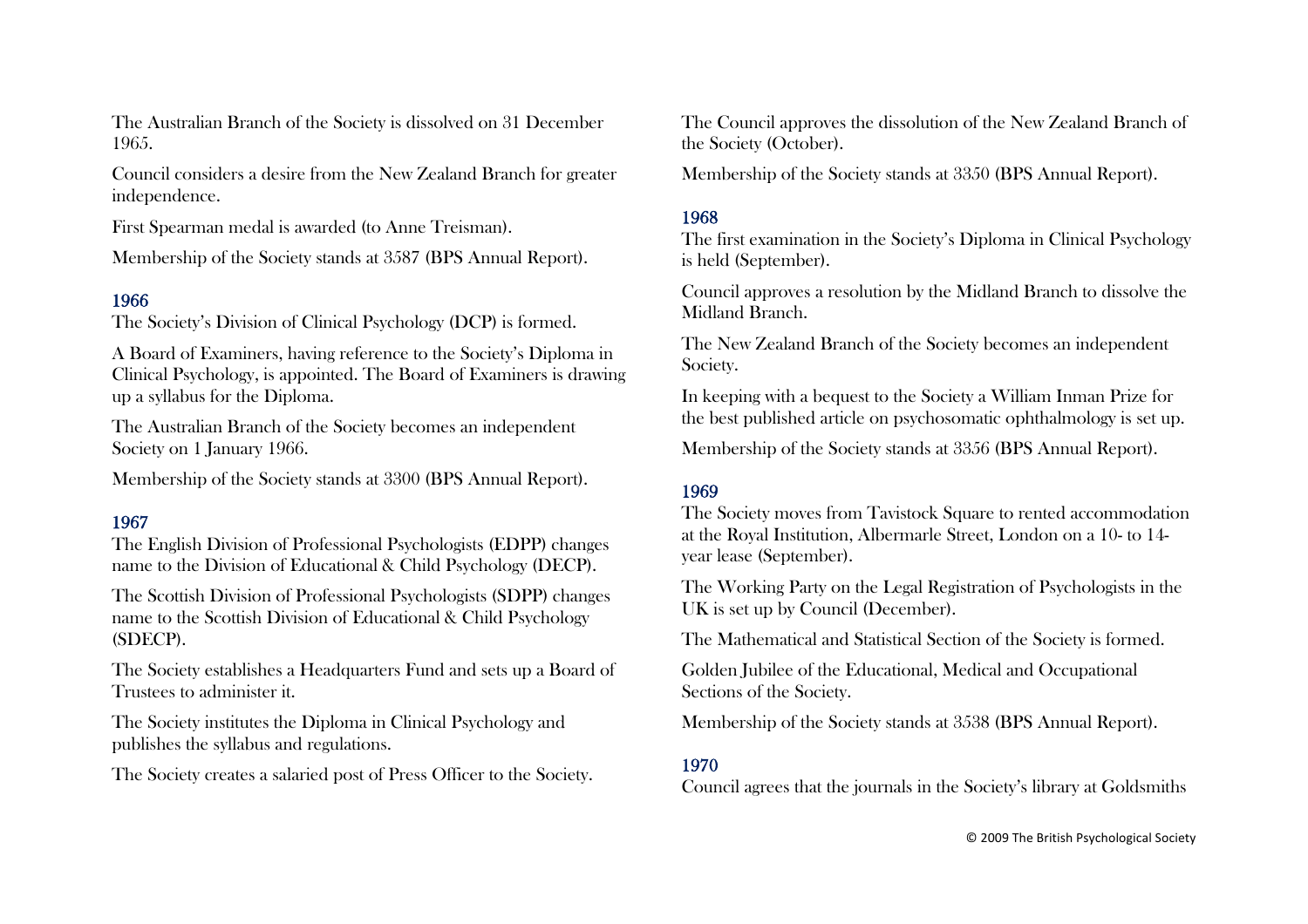be incorporated as a subject library within the main University of London library.

The report of the Working Party on the Organisation of the Society receives approval in principle at a special meeting held during the Annual Conference.

Membership of the Society stands at 3811 (BPS Annual Report).

# 1971

The Division of Occupational Psychology of the Society is formed.

The Standing Press Committee is established.

The Society acts as joint host in London at a reception given on the occasion of the Fifth International Congress of Analytical Psychology.

Membership of the Society stands at 4106 (BPS Annual Report).

## 1972

The Developmental Psychology Section is formed.

Council discusses a proposal to form a Division of Therapeutic Psychology and sets up a working party on the needs of members who practise psychotherapy.

A report of the Working Party on the Society's Library is published.

Membership of the Society stands at 4555 (BPS Annual Report).

#### 1973

Scientific and Professional Affairs Boards are formed and a full-time Secretary-General (a psychologist) is appointed (four-year term).

The Society reaches agreement with the National Institute of Industrial psychology about Occupational Psychology the publication of which will be taken over by the Society with the title, Journal of Occupational Psychology.

Membership of the Society stands at 4862 (BPS Annual Report).

## 1974

The Society's Quarterly Bulletin changes to a monthly format available only to members.

The Statutes of the Society are amended to allow modification of subscription rates and abolish secret ballots.

The Society's Professional Affairs Board completes arrangements for the setting up of regional offices in Scotland, Wales and Northern Ireland.

A Code of Professional Conduct (the Ethical Code) for members of the BPS Division of Occupational Psychology is approved by the Professional Affairs Board.

Membership of the Society stands at 5058 (BPS Annual Report).

## 1975

The Scientific Affairs Board takes over the responsibility of organising the annual Myers Lecture and for awarding the Spearman Medal.

The Scientific Affairs Board explores the possibilities of forming new Sections to cover all interest groups, especially in the field of psychobiology, within the Society.

The first examination for the Society's Diploma in Developmental and Educational Psychology.

Membership of the Society stands at 5848 (BPS Annual Report).

# 1976

The Society's main administrative offices move from Albermarle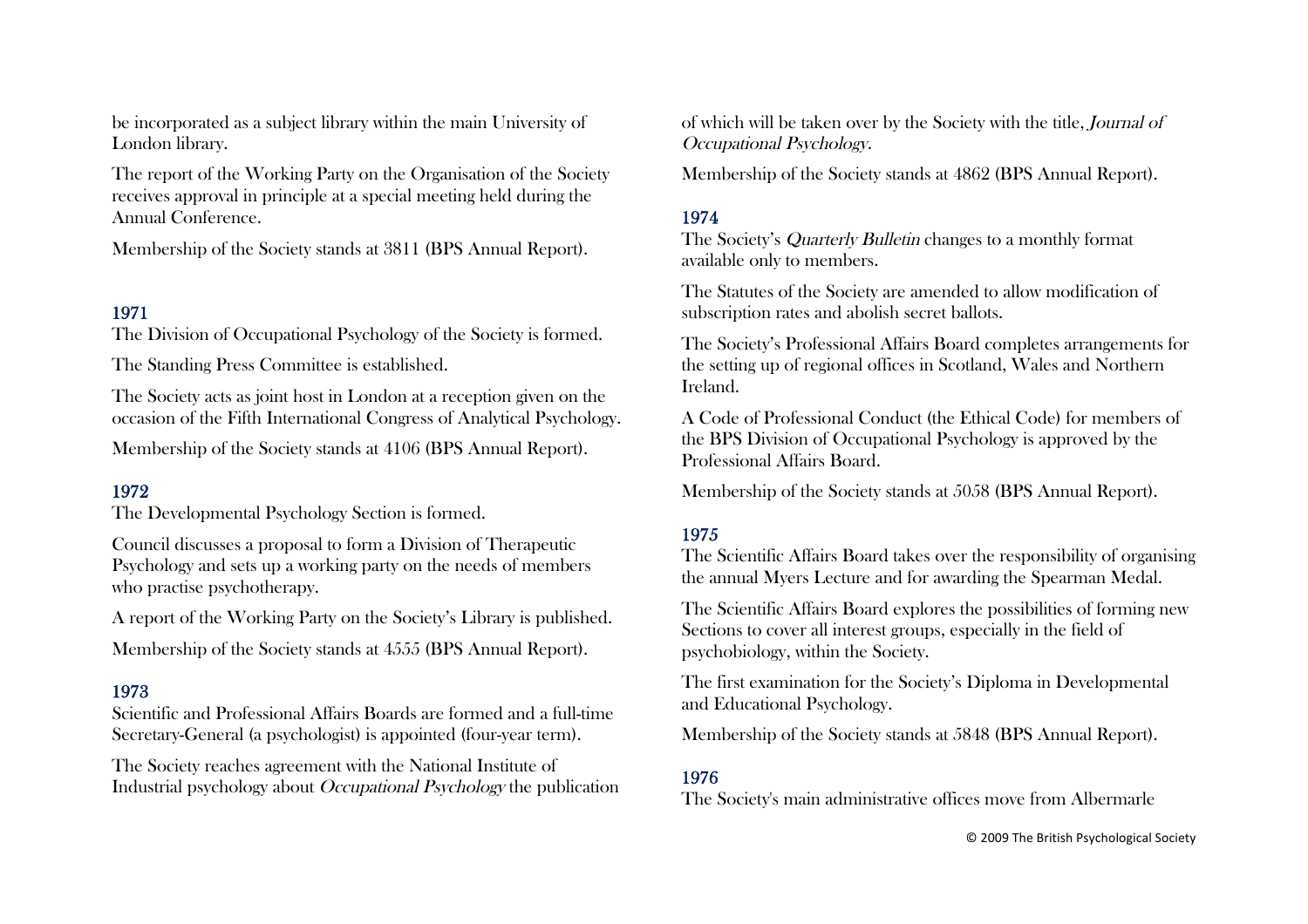Street, London to St Andrews House, Leicester (November).

The Medical Section is renamed the Section of Medical Psychology and Psychotherapy.

The Scientific Affairs Board drafts an ethical code for research with human subjects and conducts an enquiry into animal experimentation.

Division of Criminological & Legal Psychology (DCLP) is set up.

A Northern Ireland regional office is established in the Psychology Department of Queen's University, Belfast.

Membership of the Society stands at 5896 (BPS Annual Report).

## 1977

Suggested ethical principles for research with human subjects is published in the January Bulletin.

The examination for eligibility for graduate membership is formally established.

Council approves amendments to the Scientific Affairs Board's rules to provide for representation of every Section of the Society on the Board and to allow bona fide students who are Graduate Members of the Society to serve as student representatives.

Membership of the Society stands at 6331 (BPS Annual Report).

## 1978

The Cognitive Psychology Section of the British Psychological Society is formed.

The Society cancels its subcontract publishing arrangements in order to become the publisher of its own journals (from 1979).

The Scientific Affairs Board publishes Ethical Principles for Research

with Human Subjects and a Report of the Working Party on Animal Experimentation.

The Professional Affairs Board seeks to take steps to secure the legal registration of psychologists in the UK.

First examination for the Diploma in Developmental and Educational Psychology is held (September).

Membership of the Society stands at 6744 (BPS Annual Report).

# 1979

Dr A. Lovie (Liverpool University) succeeds Jack Kenna as the Society's Honorary Archivist.

The North Eastern Branch of the Society ceases activity.

The Wessex & Wight Branch of the Society is formed (Chair H.J. Wright).

Membership of the Society stands at 7130 (BPS Annual Report).

## 1980

The Standing Committee on Publications launches a major book publishing programme.

A special supplement to the Bulletin entitled A Balance Sheet on Burt is published.

Terms of reference for a proposed Presidents' Award are approved and a committee is set up to implement the award scheme.

Discussions take place concerning the possibility of the Society becoming a founder member of the newly forming European Federation of Professional Psychologists' Associations.

Membership of the Society stands at 7645 (BPS Annual Report).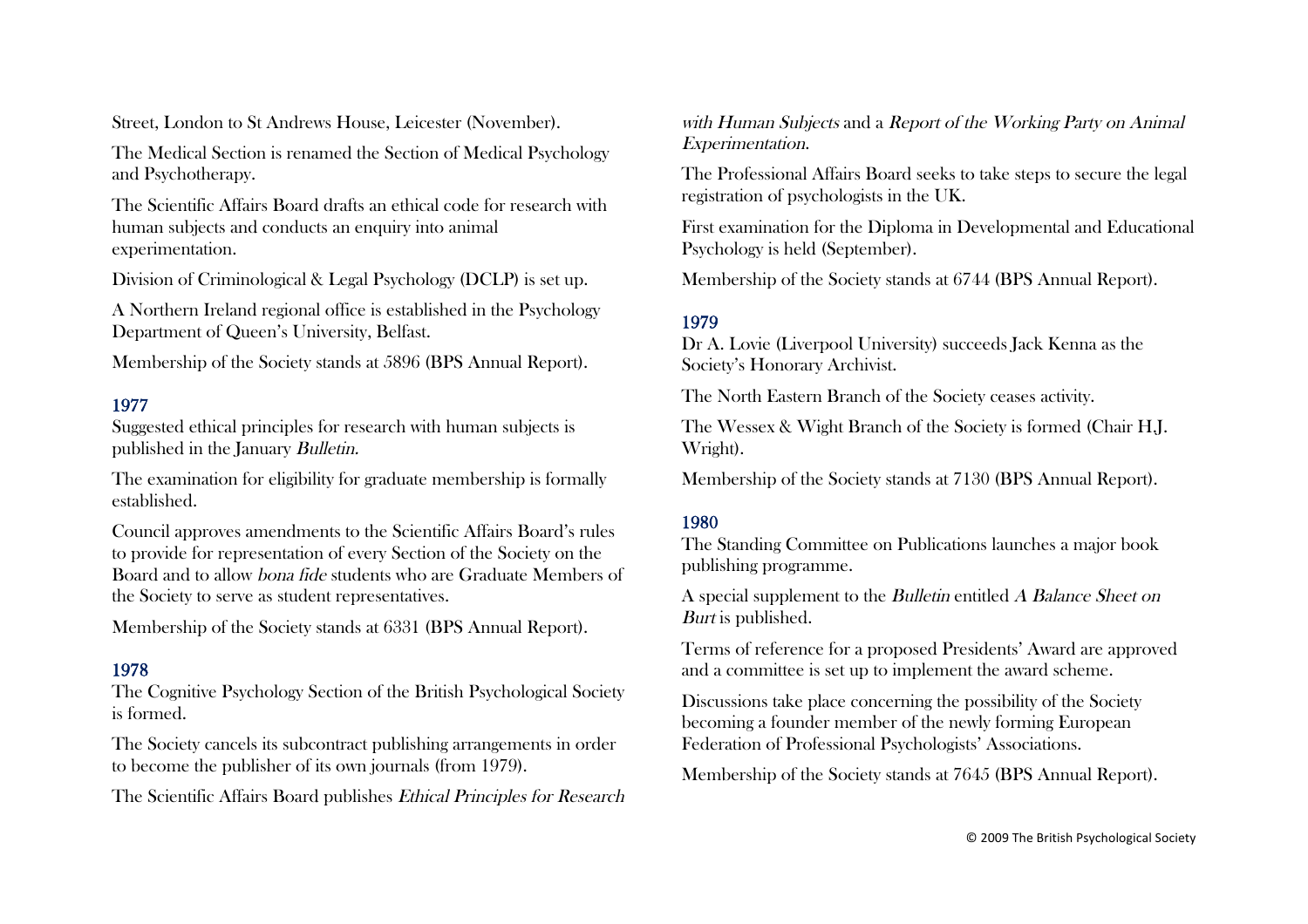Membership votes and gives overwhelming support to the notion that the Society accepts in principle the necessity of setting up a legal register of psychologists in the United Kingdom The Steering Committee on Registration is established.

Council decides to publish a new journal to be called the British Journal of Developmental Psychology.

he Presidents' Award for Distinguished Contributions to Psychological Knowledge is established and the first winner announced (Alan D. Baddeley).

The Society joins the European Federation of Professional Psychologists' Associations.

Membership of the Society stands at 8284 (BPS Annual Report).

#### 1982

The Society is formally received into membership of the International Council of Scientific Unions.

The Counselling Psychology Section is formed.

The Psychology Project Award for Schools and Colleges is launched.

Membership of the Society stands at 8721 (BPS Annual Report).

## 1983

Members vote in favour of seeking to have Statute 15(3) amended. Statute 15(3) sets the ceiling figure above which annual subscriptions of the Society cannot be raised.

The History and Philosophy of Psychology Section is formed.

The Books and Special Projects Group is formed.

Membership of the Society stands at 9368 (BPS Annual Report).

### 1984

The Psychobiology Section is formed.

The Mathematical and Statistical Psychology Section adopted the new title of the Mathematical, Statistical and Computing Section.

The joint winners of the Psychology Project Award for Schools and Colleges are announced.

First meeting of the ad hoc Group of Teachers of Psychology takes place during the London Conference.

The Society takes out membership in a new organisation – the Association of Learned Societies in the Social Sciences.

Members vote, at the AGM, for Charter, Statutes and Rules of the Society to make provision for Special Groups in addition to Divisions for professional and applied psychologists, geographical Branches and the scientific Sections.

Council sets up a new Standing Committee on Communications.

Members approve the formal adoption of a Code of Conduct (later to be published in The Bulletin, 1985, 38: 41–43).

Membership of the Society stands at 9727 (BPS Annual Report).

#### 1985

Members vote in favour of a resolution that the Society should seek authority to amend its Charter to permit it to maintain a non-statutory Register of Chartered Psychologists.

Final examination for the Society's Diploma in Developmental and Educational Psychology.

Council sets up a new Membership and Qualifications Board (in prototype).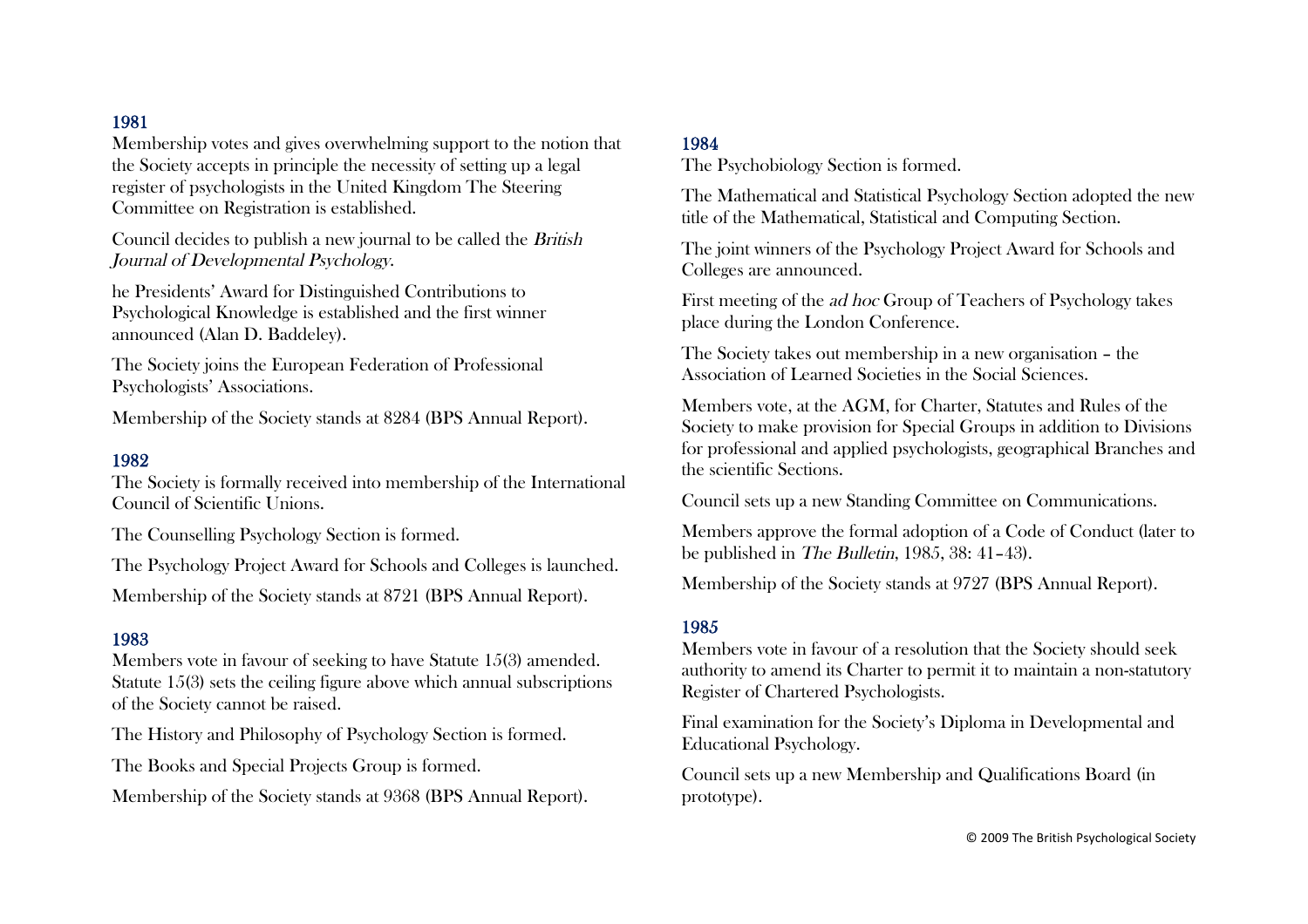Council seeks agreement from the Royal Society for a British National Committee for Psychological Science to be set up.

The Scientific Affairs Board inaugurates an annual lecture on psychology for sixth formers attending the British Association of Young Scientist meetings during the Annual Conference of the British Association.

The Society becomes a corporate member of Age Concern (England).

Membership of the Society stands at 10,089 (BPS Annual Report).

## 1986

A Special General Meeting approves the formation of the new Health Psychology Section (the 11th Section of the Society).

The Society decides to change the title of its 'Scientific and Professional Secretary' to 'Executive Secretary' and its 'Headquarters' (in Leicester) to just 'the Office'.

Membership of the Society stands at 10,555 (BPS Annual Report).

## 1987

On 18 December at Buckingham Palace, the Queen grants amendments to the Charter, thereby allowing the Society to maintain a Register of Chartered Psychologists. Amendments to the Statutes at Council Chamber, Whitehall follow allowing the provision for 'Special Groups'.

The Group of Teachers of Psychology, an ad hoc group, is formally constituted as a Special Group.

An Associate of the Society becomes an 'Associate Fellow' (AFBPsS).

Council sets up a new Investigatory Committee and Disciplinary Board.

A Special General Meeting of the Society approves the formation of the Psychology of Women Section (the 12th Section of the Society).

Council decides to stick with the official logo of the Society 'Psyche' contained within its Common Seal.

Membership of the Society stands at 11,175 (BPS Annual Report).

## 1988

The Psychologist, the Bulletin of The British Psychological Society launches in a new format.

Council restructures the Standing Committee on Publications into two separate committees: the Journals Committee and the Books and Special Projects Group.

Council approves the change in name of the former Medical Psychology and Psychotherapy Section to become the Psychotherapy Section.

The Professional Affairs Board reports that a draft proposal, within the Society, for a new Division of Research Psychologists meets with limited support.

The Standing Committee on Communications is reorganised.

Membership of the Society stands at 11,669 (BPS Annual Report).

## 1989

New procedures for Fellowship applications are introduced.

The Special Group in Counselling Psychology, formed earlier in the year, merges with the Counselling Psychology Section.

Steps are taken to set up a Society Diploma in the Teaching of Psychology, and a Board of Examiners is appointed.

The Professional Affairs Board makes plans for two Diplomas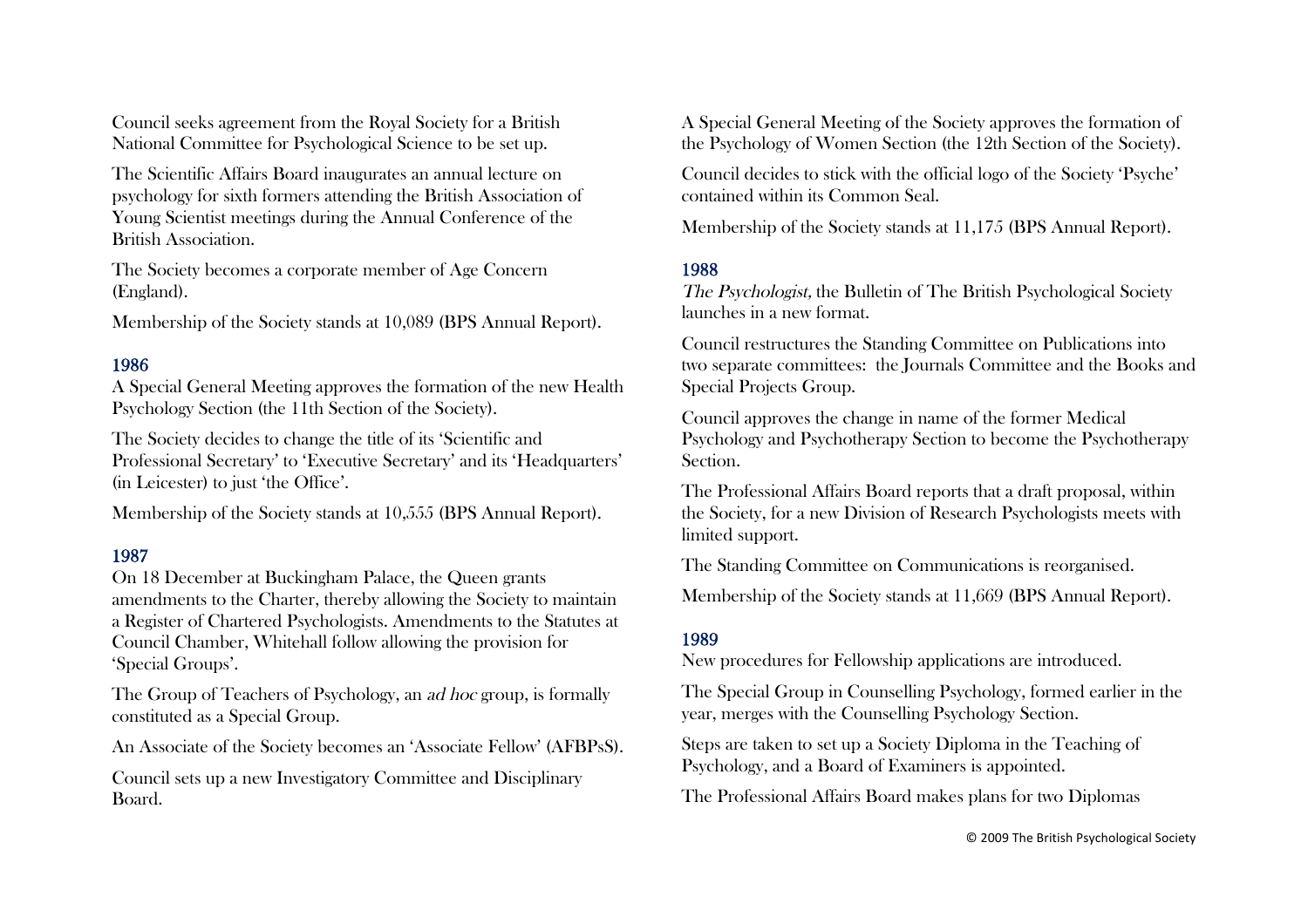offered by the Society: Diploma in Counselling Psychology and Diploma in Occupational Psychology.

Amendments are made to the Statutes at Council Chamber, Whitehall (3 November).

Membership of the Society stands at 13,031 (BPS Annual Report).

## 1990

A reception is held on 30 July at the Leicester office to mark the launch of the first printed edition of the Society's Register of Chartered Psychologists.

At a Special General Meeting held on 3 January 1991 a resolution is passed to form the Special Group of Psychologists in Central Government.

A further Special General Meeting to vote on a resolution for a Special Group in Clinical Neuropsychology is planned.

An Information Committee and a Press Officer are appointed by the Society. The Information Committee replaces the Standing Committee on Communications.

Council endorses the introduction of a new award of Honorary Life Member of the British Psychological Society.

The Society sets up the Grace Rawlings Visual Archive and appoints its first Honorary Visual Archivist.

The Standing Committee on Ethics in Research with Human Participants completes and publishes (in June's *Psychologist*) its revision of the Society's 1978 code of ethical principles for conducting research with human participants (provisional adoption).

Membership of the Society stands at 14,105 (BPS Annual Report).

## 1991

The Standing Committee of the Council for the Promotion of Equal Opportunities is set up.

The Society is accepted into membership of the United Kingdom Inter-Professional Group (UKIPG).

Launch of the Certificate and Statement Scheme for Competence in Occupational Testing.

The Scientific Affairs Board announces the start of a new annual lecture series called 'The D.E. Broadbent Lecture' to be given at the London Conference.

Membership of the Society stands at 15,039 (BPS Annual Report).

## 1992

The Society now has 25 separate subsystems and sets up a working party to consider the whole structure of the Society with particular reference to the needs of the subsystems.

Council approves the formation of the Section for Sport and Exercise Psychology and for two new Special Groups, for psychologists in social services and for those concerned with consumer behaviour, marketing and economic psychology.

The Health Psychology Section votes to become a Special Group in Health Psychology.

On the advice of the Scientific Affairs Board, Council endorses the formal adoption of revised Ethical Principles for Research with Human Participants. (subsequently published in The Psychologist).

The Scientific Affairs Board adopts a proposal to introduce a British Psychological Society Book Award.

The Scientific Affairs Board re-launches the 1968 William Inman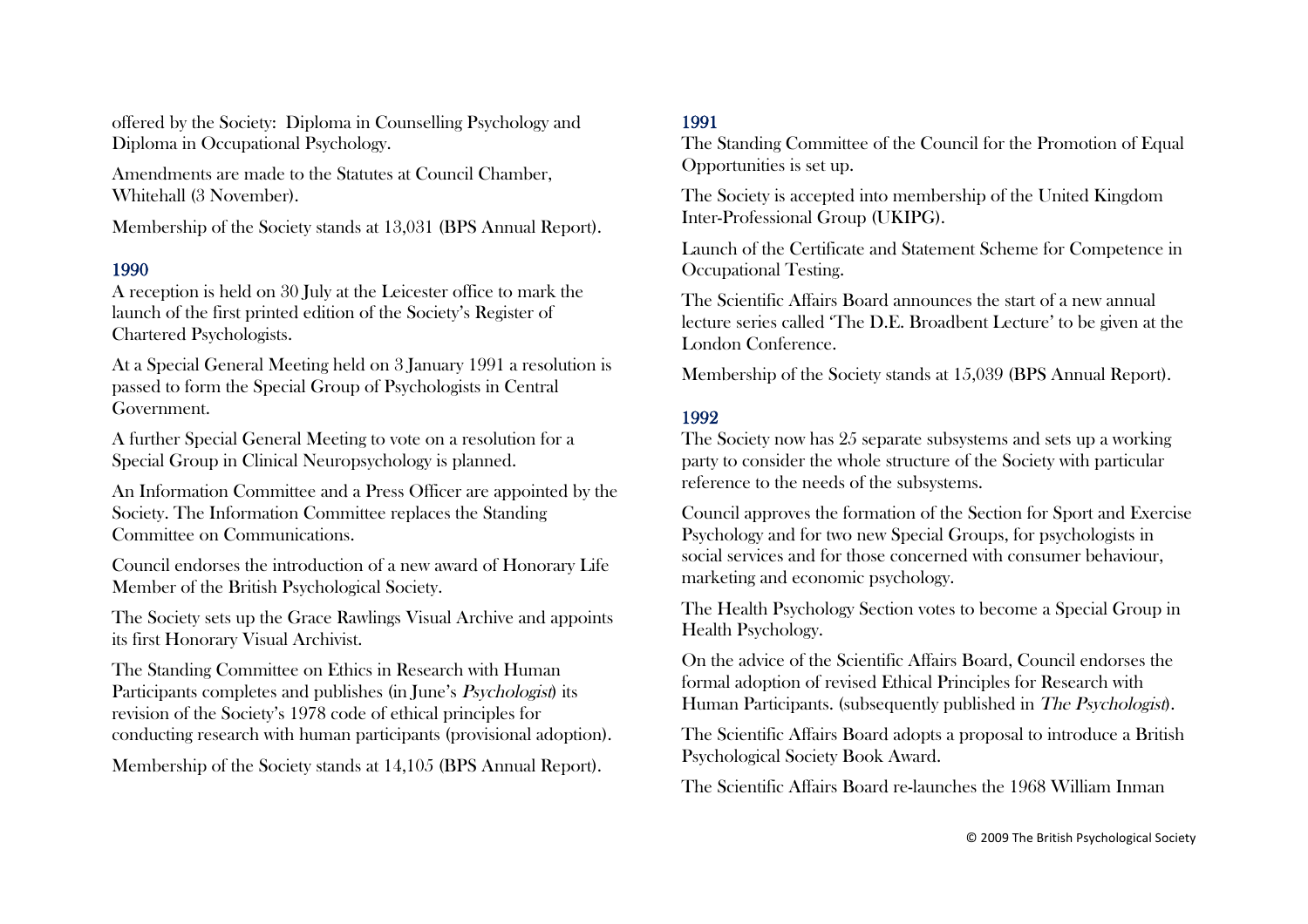Prize for the best published article on psychosomatic ophthalmology. Membership of the Society stands at 15,938 (BPS Annual Report).

## 1993

The result of the ballot of Society members, endorsing the Society's commitment to the goal of achieving the statutory registration of psychologists based on the Register of Chartered Psychologists, is announced during the BPS Annual Conference.

Membership of the Society stands at 17,173 (BPS Annual Report).

## 1994

The Society publishes the first Directory of Chartered Psychologists.

Council appoints the Working Group on Statutory Registration, chaired by the President.

Amendments are made to the Statutes at Council Chamber, Whitehall (2nd February).

Members of the Society vote in favour of the Special Group in Counselling Psychology being redesignated as the Division of Counselling Psychology.

The Student Member Group is formed.

New rules come into force relating to the basis on which new Branches of the Society can be formed.

The Society's equal opportunities policy is published in The Psychologist.

The Award for Challenging Inequality of Opportunity is introduced.

The BPS Welfare Fund is established.

Membership of the Society stands at 18,448 (BPS Annual Report).

## 1995

The Society sets up a Centenary Committee to start making arrangements for the Society's centenary in 2001.

The Society offers a new Award for Distinguished Contributions to the Teaching of Psychology.

Members vote to set up the Special Group for Psychologists and Social Services approved by Council in 1992.

Following review, the name of the committee that oversees the publication of The Psychologist is renamed 'The Psychologist Policy Committee' (formerly The Psychologist Editorial Committee).

The Society purchases the Leicester office building of the Society, St Andrews House.

The West Midlands Branch of the Society is formed.

Membership of the Society stands at 19,443 (BPS Annual Report).

## 1996

The Society continues steps to achieve Parliamentary legislation to introduce a statutory register of psychologists.

Council gives its support for the formation of two new Sections in Transpersonal Psychology, and Consciousness and Experiential Psychology. Level of interest is demonstrated quickly for the formation of the Transpersonal Section thus members vote for its immediate formation.

The Society sets up a research unit named Centre for Outcomes Research and Effectiveness (CORE).

Membership of the Society stands at 21,239 (BPS Annual Report).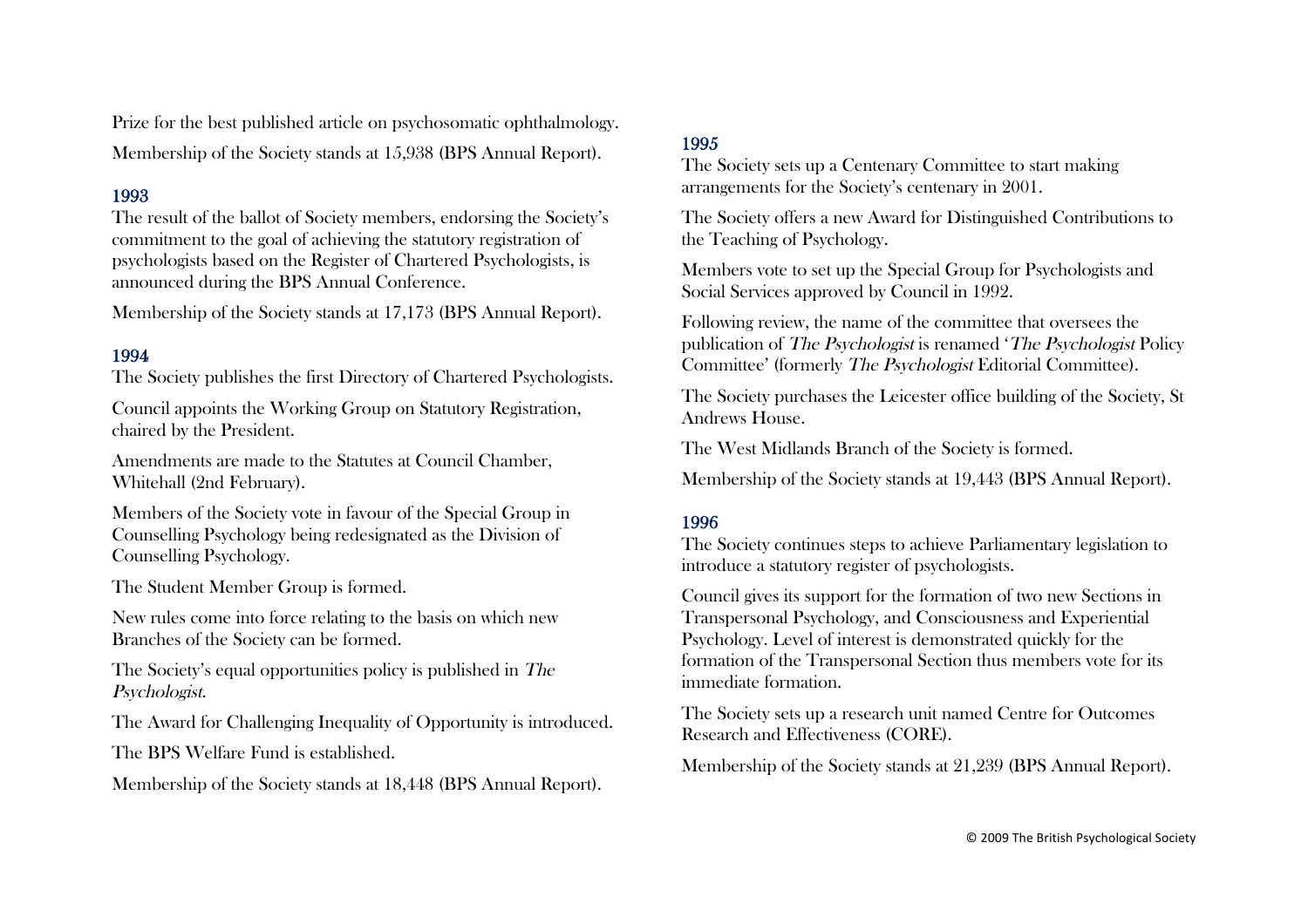Council adopts a Strategic Plan for the development of the Society over the next five years.

The South West of England Branch of the Society is formed.

The Special Group for Teachers of Psychology votes to abolish itself. A new Division of Teachers and Researchers in Psychology is formed.

The Special Group of Health Psychology becomes the Division of Health Psychology.

The Centenary Committee announces an agreement for the Science Museum to stage a major exhibition with a psychological theme for 2001. The Society is sponsoring a Research Fellow appointed in conjunction with the Science Museum to take responsibility for developing the exhibition.

The Scientific Affairs Board establishes the Award for Outstanding Doctoral Research Contributions to Psychology.

Membership of the Society stands at 22,605 (BPS Annual Report).

#### 1998

Council undertakes a review of the Society's structure. The Finance and General Purposes Committee becomes the Board of Directors and the Chairs of the current main Boards and Committees of the Council take on the role of Directors.

Council sets up an Ethics Committee to develop general guidelines and advisory statements.

The Scientific Affairs Board establishes a lecture in honour of the memory of Professor Hans Eysenck. This lecture will be delivered at London Conference beginning in 1999.

Draft Statement on the use of animals in psychology is approved by Council and published.

The Professional Affairs Board introduces a new Society Award for Distinguished Contributions to Professional Applied Psychology.

The BPS Journals office based in London is moved to Leicester.

The Special Group for Psychologists in Central Government is disbanded.

The Lesbian and Gay Psychology Section is formed.

The Special Group of Teachers becomes the Division for Teachers and Researchers in Psychology (DTRP).

Membership of the Society stands at 24,102 (BPS Annual Report).

## 1999

The Society's Division of Criminological & Legal Psychology (DCLP) is renamed the Division of Forensic Psychology (DFP).

The Society purchases additional offices at 33 John Street London.

The Special Group in Clinical Neuropsychology becomes the Division of Neuropsychology.

Major redesign for The Psychologist.

A Publications Directorate is set up to coordinate publishing activities.

Revised guidelines for psychologists working with animals are published.

Membership of the Society stands at 25,503 (BPS Annual Report)

#### 2000

The Society appoints its first Chief Executive (Barry Brooking).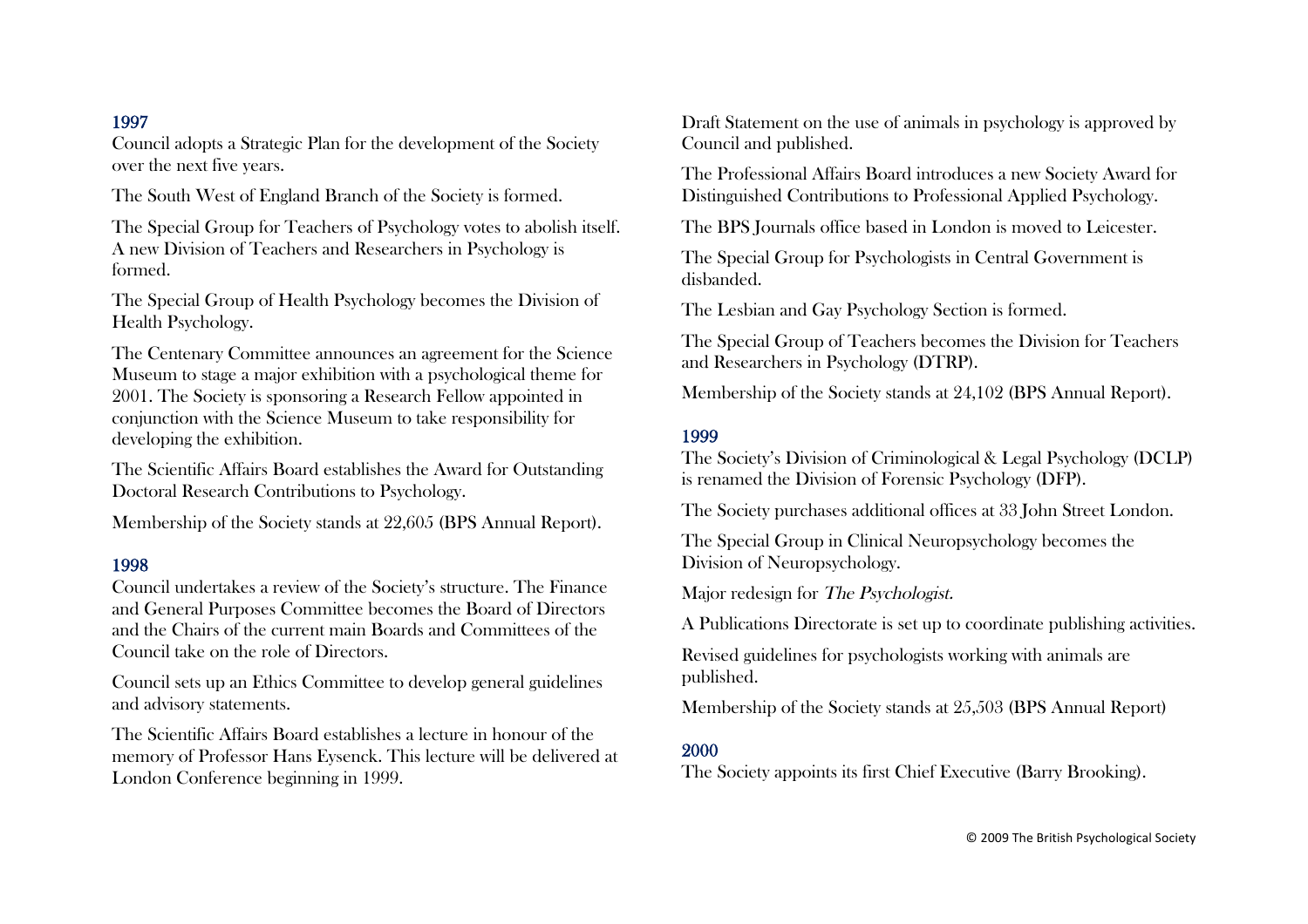New Society offices are opened in Wales and Northern Ireland.

The Society launches a new website.

Council does not approve the proposal for a Division of Business Psychology but supports the proposal for the formation of a Differential Psychology Section.

A revised Strategic Plan is approved by Council.

Membership votes in support of a new structure of governance. A new board of the Society, the Publications & Communications Board is set up.

The Professional Affairs Board announces that is has instigated a new award to recognise the work of professional psychologists who have made a major contribution to the overall public good through groundbreaking work.

Membership of the Society stands at 26,809 (BPS Annual Report)

## 2001

The Society's Division of Occupational Psychology is reconstituted to include members of the former Occupational Psychology Section of the Society.

New Society office is opened in Scotland.

The Society marks its centenary with exhibitions celebrating the history of psychology at the Science Museum, the National Portrait Gallery in addition to other events.

Council implements an earlier decision to continue book publishing with a commercial publisher and end its own books publishing. The Society selects Blackwell as its partner under the new imprint BPS Blackwell.

Books and Special Projects Group is disbanded.

Membership of the Society stands at 28,460 (BPS Annual Report).

## 2002

The Society receives approval from the Privy Council for changes to its Charter and Statutes which allows transfer of trustee status from the Council to an expanded Board of Directors named the Board of Trustees. The Council is now the Representative Council.

The Scientific Affairs Board (SAB) becomes the Research Board. The Professional Affairs Board (PAB) becomes the Professional Practice Board (PPB). The Membership and Qualifications Board (MQB) is split into two new boards, the Membership and Professional Training Board (MPTB) and the Psychology Education Board (PEB). The Disciplinary Board (incorporating the Investigatory Committee) becomes the Professional Conduct Board.

The Society appoints a full-time Parliamentary Officer.

Council approves a proposal to form a North East of England Branch.

The first Expert Witness Directory is published.

The Psychological Testing Centre (PTC) is launched.

The Society's History of Psychology Centre, based in John Street London, is formally created and a Director appointed (September).

The Research Board agrees to establish the Michael Argyle Lecture.

Membership of the Society stands at 30,174 (BPS Annual Report)

## 2003

The Health Professions Council (HPC) agrees to recommend the Society's application for membership (of HPC) to the Secretary of State.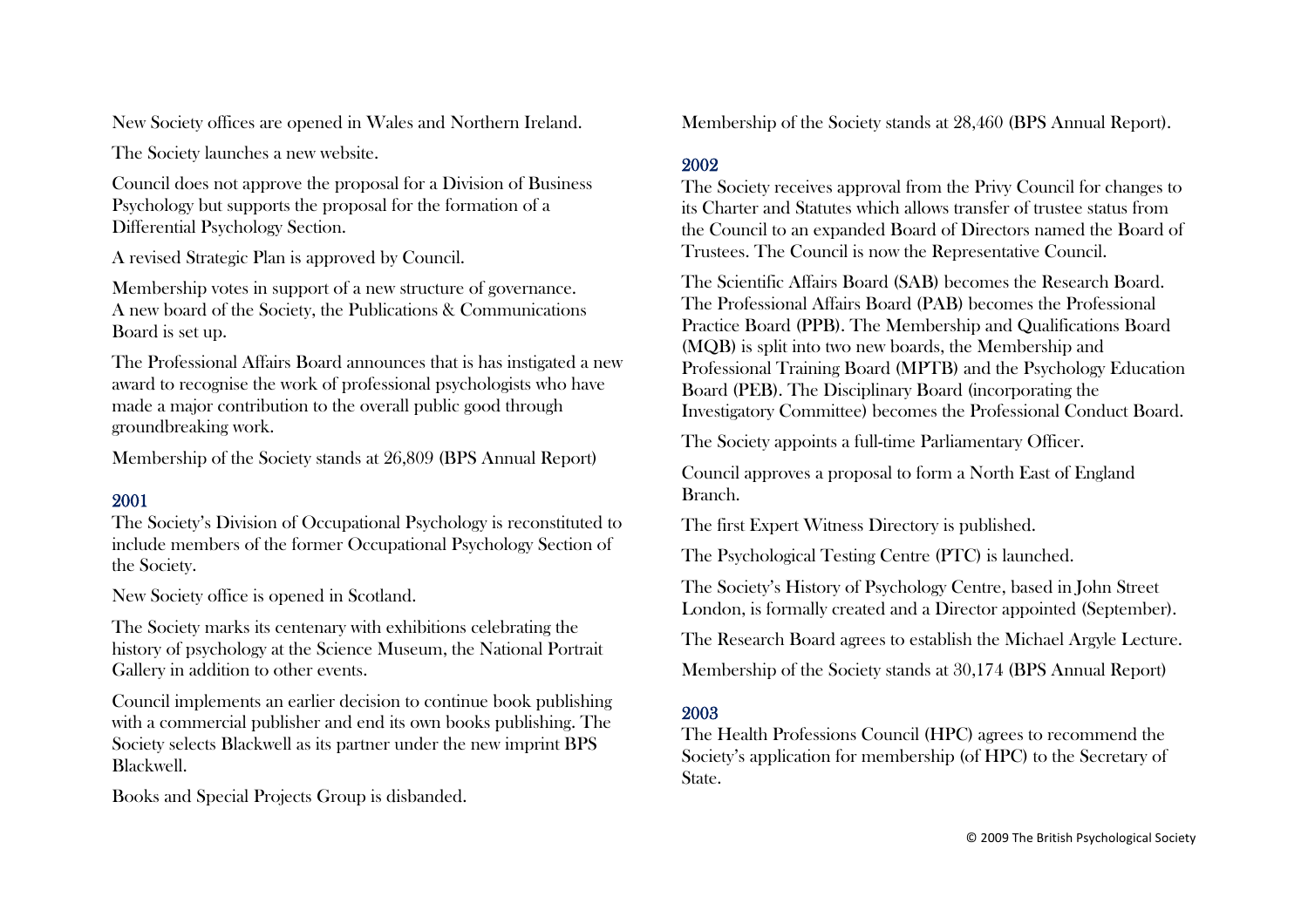Membership of the Society stands at 32,427 (BPS Annual Report)'

## 2004

The Society's new five-year strategic plan is published.

The History of Psychology Centre, based in John Street, London, is formally opened (February).

The Sport and Exercise Psychology Section becomes the Division of Sport and Exercise Psychology.

The Special Group in Coaching Psychology is formed.

The Society's logo (Psyche) is retained and redesigned.

A College of Fellows, accountable to the Research Board, is set up.

The Register of Psychologists Specialising in Psychotherapy is formally launched at the Society's Annual Conference.

The Society's application to become a member organisation of the Science Council is accepted.

A new website, including a media centre, is launched.

Membership of the Society stands at 34,375 (BPS Annual Report)

## 2005

The Society sells its John Street London office (sale completed in 2006) and purchases a new building at 30 Tabernacle Street (London).

The Society rejects a proposal for statutory regulation by the Health Professions Council.

The Society's mandatory system of CPD for Chartered Psychologists holding a Practising Certificate comes into operation.

The Policy Support Unit is formed.

A Qualitative Methods in Psychology Section is formed.

Membership of the Society stands at 35,800 (BPS Annual Report).

# 2006

The London and Home Counties Branch of the Society is inaugurated.

The Scottish Branch changes its name to BPS-Scotland.

The Society leaves its London office at John Street and moves to Tabernacle Street EC2. The archive collection is placed in storage pending a review of the future of the History of Psychology Centre.

The Wessex and Wight Branch's boundary is extended to include Kent. The Branch is renamed Wessex Branch.

Inaugural Fellowships Award Ceremony held at the Annual Conference in Cardiff.

A New Code of Ethics and Conduct is published (March).

The Society is granted a licence by the Science Council to award the title of Chartered Scientist (CSci).

Membership of the Society stands at 37,601 (BPS Annual Report)

# 2007

Society launches the Journal of Neuropsychology at its Annual Conference.

Agreement signed with Wellcome Library concerning the transfer of a major part of the Society's archive to Wellcome.

Membership of the Society stands at 39,061 (BPS Annual Report).

# 2008

The Psychologist undergoes its second major redesign.